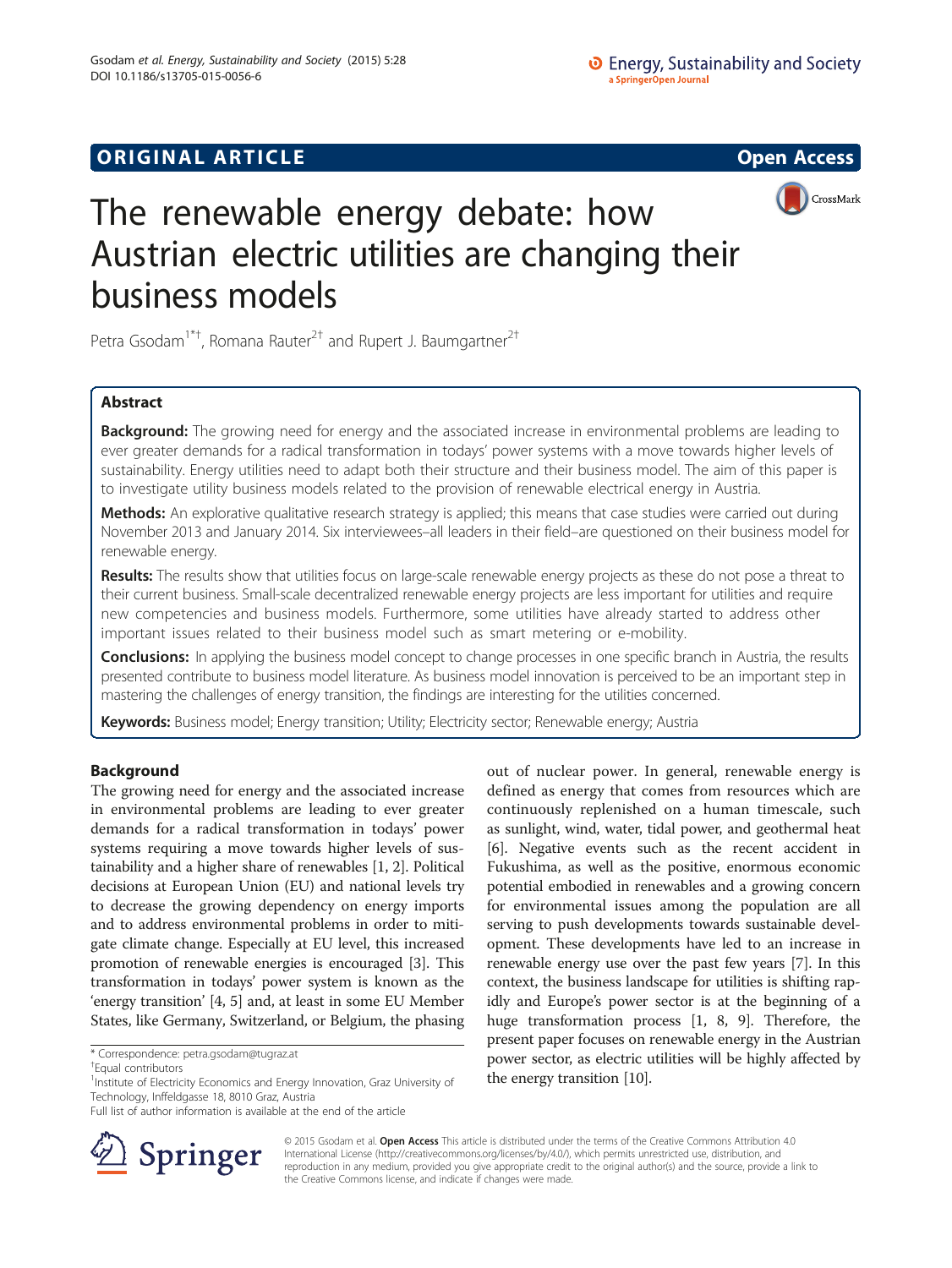One of the EU's targets for climate change and energy, also known as the 20-20-20 targets, was formulated in 2008 and entails a 20 % reduction in EU greenhouse gas emissions from 1990 levels, a 20 % increase in the use of renewable energy sources, and a 20 % improvement in energy efficiency [\[11\]](#page-10-0). To reach those goals in the EU Member States, a broad range of EU directives and regulations exist such as the Energy Efficiency Directive 2012/27/EU [\[12](#page-10-0)] and the Renewable Energy Directive 2009/28/EC [\[3\]](#page-10-0). In order to help the EU to reach the 20 % improvement in energy efficiency, the Energy Efficiency Directive 2012/27/EU establishes binding measures for EU Member States. The main point within this directive is to use energy more efficiently from production to final consumption of energy. According to the Renewable Energy Directive, EU Member States are obliged to reach national targets regarding the share of renewables in their national energy consumption by 2020, including the heating, transport, and power sectors. The national targets differ among Member States and reflect the different starting points and respective country potentials for increasing electricity production via renewables [[13](#page-10-0)]. In Austria, the target to be reached is 34 % referring to the country's gross final consumption of energy in the heating, transport, and power sectors [\[14\]](#page-10-0). In 2012, the share was 32.2 % in Austria and 10.5 % (on average) in all EU Member States [[15](#page-10-0)]. One very common way, beside directives and regulations, to reach the target in the power sector is the funding of green electricity so as to increase its production. Also in Austria the common way is to focus on funding of green electricity. Electricity production based on renewables is referred to as 'green electricity', i.e. the electricity is produced in hydropower plants, wind power plants, etc. In contrast, conventional electricity is produced in nuclear power plants or fossil-fueled power plants. In recent times, a differentiation between renewable energies and 'new renewable energies' emerges. In Austria, new renewable energies include photovoltaic, biogas, solid biomass, wind power, and small-scale hydropower. These technologies are also part of the funding scheme for green electricity, whereas large-scale hydropower does not belong to the so-called new renewable energies and, thus, it is not part of this funding scheme. In Austria, electricity production is dominated by large-scale domestic hydropower. The latter's contribution to electricity production has quadrupled since 1960. In the year 2011, about 57 % of domestic gross electricity production was attributable to hydropower plants. Of this, 38 % came from run-of-river plants and 19 % from storage power plants. In total, about 70 % of the country's hydropower potential has already been exploited. It is expected to be quite unlikely that the remaining 30 % can be fully utilized due to technical, economic, environmental, and legal reasons [\[16\]](#page-10-0). Additionally, stabilized power consumption in the electricity sector is of high importance because power consumption is still increasing: it is expected that electricity demand in Austria will increase on average by 1.4 % per year at least until 2018 [[17](#page-10-0)]. Thus, new ways to increase the share of green electricity in total electricity production have to be found [[18](#page-10-0)]; and new ways for creating, delivering, and capturing value from renewable energy technologies are necessary [[19, 20](#page-10-0)]. The regulatory environment of the electricity sector in the EU, like the various directives mentioned above, is an exogenous driver, pushing the development of new business models forward. It is thus expected that the development of new business models in renewable energy is likely to be helpful in the process of energy transformation [\[21\]](#page-10-0).

In the present study, we define an electric utility as a company which is active in the field of electricity generation and sale of electricity to private and commercial customers. Electric utilities faced some drastic changes in the past. Based on the Electricity Directive for the Single European Market 2003/54/EC [[22\]](#page-10-0), the electricity market had to be liberalized until the first of July 2007. Due to the liberalization utilities in the EU had to unbundle their business sections, the transmission system operator, which is responsible for transporting electrical power using fixed infrastructure, should be independent in terms of its legal form, organization, and decision making from other activities not relating to transmission. Additionally, a central point was to promote competition and to provide third parties with open access to the grid. At the beginning of the liberalization, there was a high degree of monopolistic and oligopolistic structures [[23](#page-10-0)], but new competitors entered the market over time. The liberalization of the electricity market caused the biggest change of the Austrian electricity industry, up to that time, regarding their economic, structural, and legal framework [\[24](#page-10-0)].

According to Osterwalder et al. [\[25](#page-10-0)], business models can be seen as a conceptual tool containing a set of objects, concepts, and relationships which are designed to express the business logic of a specific firm. For the purposes of the present paper, business models for renewable energy utilities are defined as business models that do not rely on electricity sales from fossil fuels or nuclear power but do incorporate renewable energy successfully in the business in order to remain competitive in the future. Therefore, in the present study, only business models are considered where electricity is sold or where services related to electricity are offered, and no business models for other products (i.e. heat) are included in the study. As is the case in existing utility business model studies [e.g. [4, 10, 20](#page-10-0)], the present study is grounded on the business model definition provided by Osterwalder et al. [[25](#page-10-0)]. Accordingly, the business model elements are the following [\[10, 25](#page-10-0), [26](#page-10-0)]: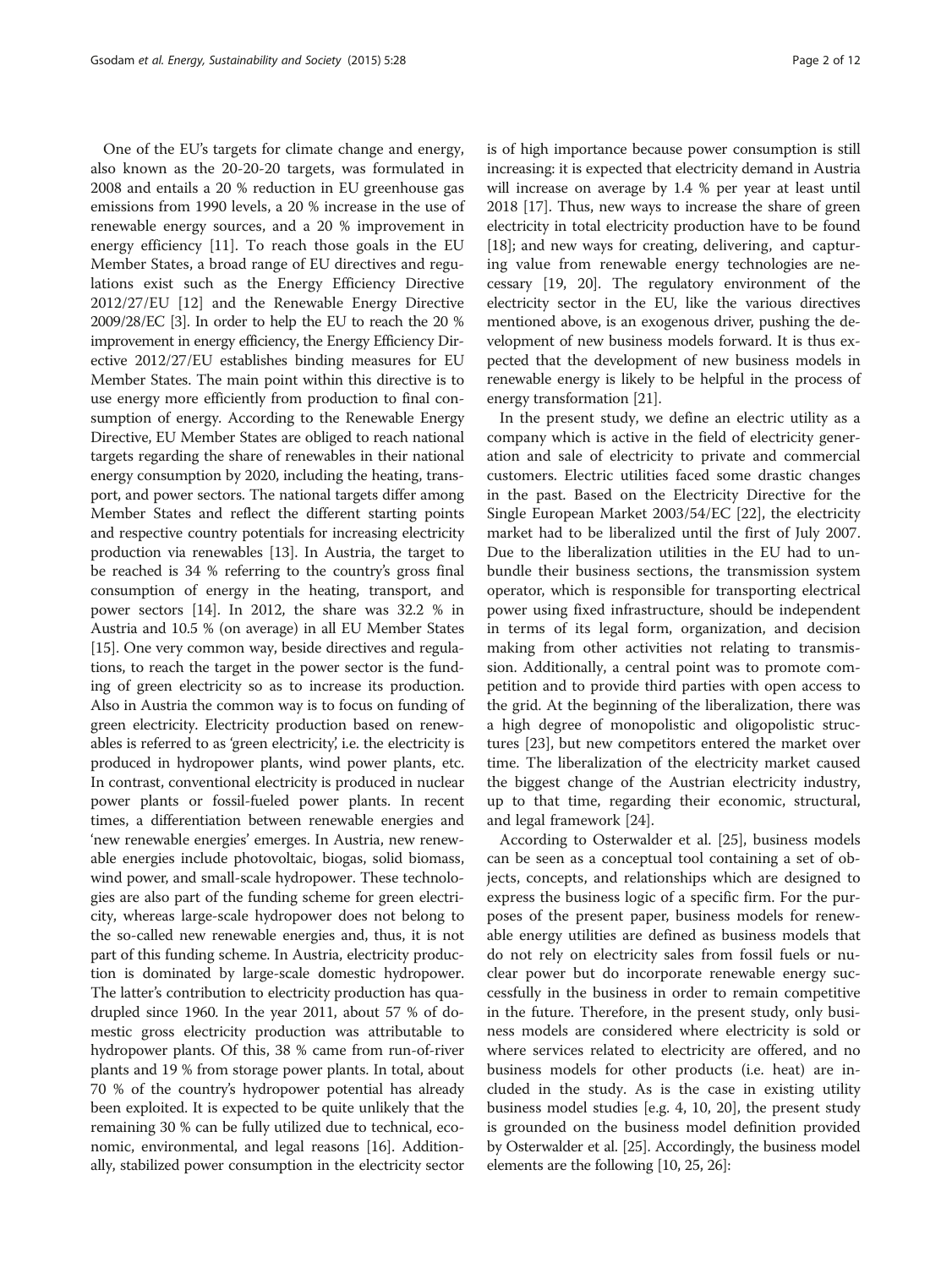- (1)Product comprises everything a firm offers to its customers. The value proposition is included in this business model element.
- (2)Customer interface includes the target customers a company would like to reach, channels, through which companies communicate with customers, and customer relationships, which describe the relationship a company would like to have with its customers.
- (3)Infrastructure management describes how a company creates value and what is needed to provide the value propositions and to deliver them to customers.
- (4)Financial aspects include the revenue model and the cost structure, taking account of the impact of all other business model elements.

A literature review shows that these elements are very common in current scientific literature; many authors define a business model in terms of four elements [e.g. [26](#page-10-0)–[28](#page-10-0)]: (1) value proposition, (2) customer interface, (3) infrastructure, and (4) revenue model. Those four elements correspond to the elements provided by Osterwalder [\[29\]](#page-10-0), as mentioned above.

The present research investigates transformations in the electricity sector from a corporate context. It is believed that business models may be used to best describe such a situation since they are the link between strategy and operational activities [[30](#page-10-0)]. In addition to the need to change business models in order to integrate the provision of renewable energy, the electricity sector also faces problems concerning structural reform related to (1) new technologies, (2) changes in the policy landscape, and (3) the presence of more demanding customers. Item (1) is related to factors such as the introduction of smart grids, more widespread electricity generation, demand side management, and storage technologies, all of which make the network more complex as power and information need to flow in multiple directions. Item (2) changes in the policy landscape refers to the fact that with respect to renewables, energy efficiency, electricity storage, and electricity production are gaining importance and receiving ever more attention from politicians and governments, the latter being under increasing pressure to meet climate-related goals and ensure electricity security [[19, 31](#page-10-0)–[33\]](#page-10-0). Renewable energies are considered to be the most important instrument available in fighting and mitigating climate change and in reducing the negative effects associated with electricity production [[7, 34](#page-10-0)]. Item (3) above refers to the fact that customers now expect to receive more from utilities than reliable power supply at reasonable rates. Customers demand more control over their electricity consumption in order to save electricity, save money, and be more environmentally friendly [[19](#page-10-0)]. This makes business models for renewable energies and

a sustainable electricity system ever more necessary. For example, according to Servatius [[35](#page-10-0)], a sustainable electricity system requires decentralized electricity generation based on renewable energies, smart grids, new storage technologies, energy efficiency solutions, and more active customers. The term 'smart grid' is used to refer to an intelligent grid network based on recent technologies, one which is capable of connecting all actors within the electricity system, i.e. the component operators, the electricity producers, the storage, and the customers. Such connectivity is a prerequisite in the ability to achieve efficient, sustainable grid operation, and a stable and secure electricity supply [\[36](#page-10-0)].

The traditional electricity value chain comprises among electric utilities several other companies and includes (1) power generation, (2) power transmission, (3) power distribution, and (4) energy services and electric devices and appliances (= retail), from energy source to  $(5)$  consumption by the end user. Here, power and information flow in one direction [[19](#page-10-0)]. The consumption of electricity takes place at the point of the end customer. Nowadays, more and more customers are themselves likely to become electricity producers and are thus becoming more active in the electricity value chain [\[19, 20](#page-10-0)]. A more dispersed form of electricity production, e.g. via customer-owned renewable electricity generation plants, will extend the value chain and requires smart grids. Power and information will no longer flow only in one direction, but in multiple directions [\[19](#page-10-0)]. This leads to a 'recharacterization of the industry value chain' [\[19,](#page-10-0) p. 4] and, consequently, this recharacterization 'will dramatically reshape the value proposition among energy, service and product providers, as well as customers of these enterprises' [\[19,](#page-10-0) p. 4].

Due to this recharacterization of the electricity value chain, traditional electric utility business models are challenged. The question arises if renewable energy sources require that utilities change their business models in order to take account of renewable energy sources. Vorbach et al. [\[37](#page-10-0)] analyzed existing business models for decentralized energy generation based on renewable energy in the Austrian energy sector. Based on the analysis nine different business models with various uses of technology and different roles of the utilities were developed. According to Richter [\[10, 20](#page-10-0)], who analyzed the German energy sector, there are two different utility business models for renewable energies: (1) the utility-side business model and (2) the customer-side business model. While electricity production in the utility-side business model is located on the generation side and is limited to companies, in contrast, the customer-side business model also allows customers to become electricity producers [\[20](#page-10-0)]. The position of the two business models in the electricity value chain is shown in Fig. [1](#page-3-0).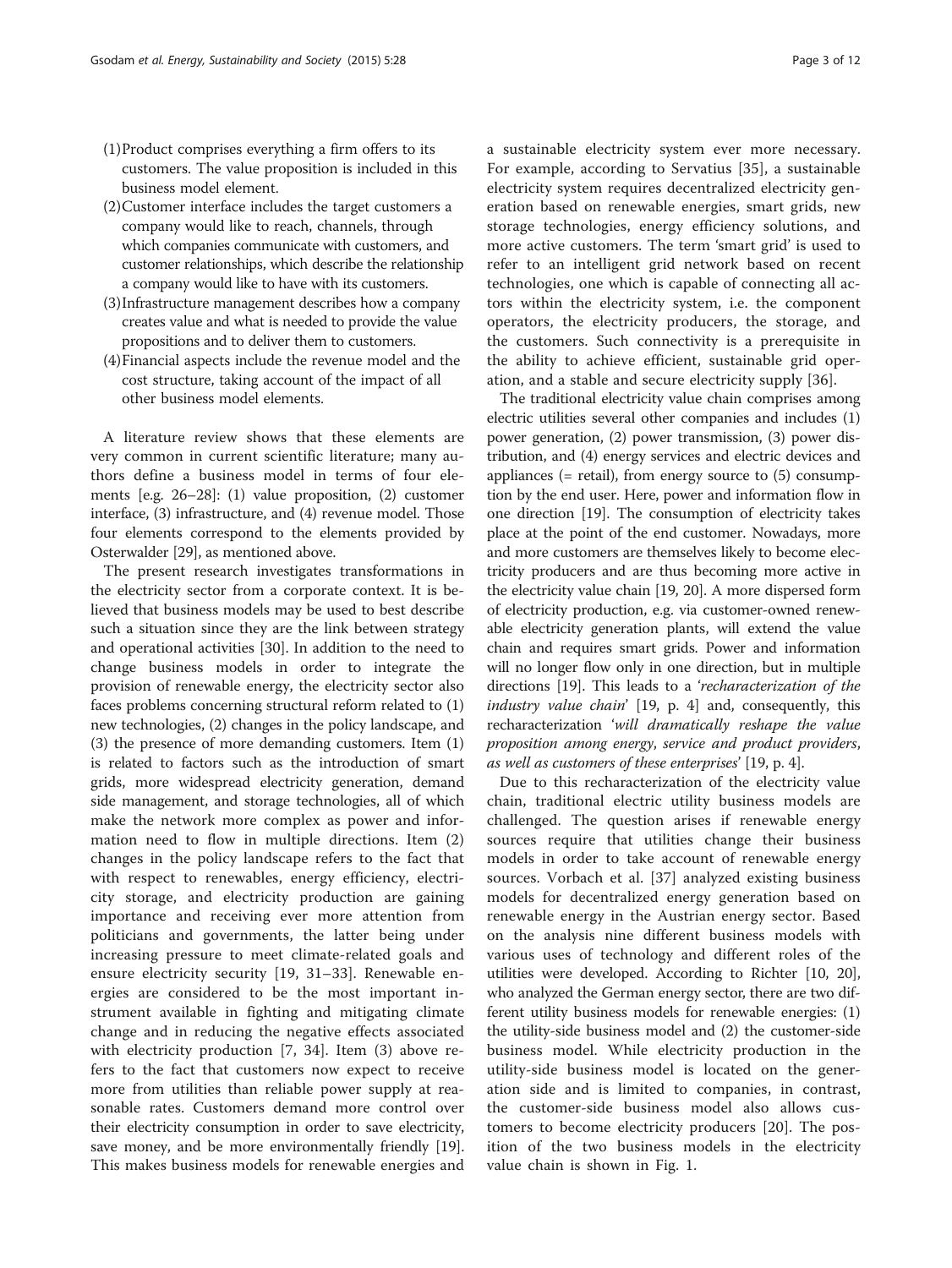<span id="page-3-0"></span>

Table 1 summarizes the key characteristics of customerside business models and utility-side business models. Regarding the operation of power plants and the delivery of electricity to customers, utility-side renewable energy business models seem to be closer to the traditional utility business models than customer-side renewable energy business models. Utilities have started to integrate renewable energy technologies into their business models and they have done this successfully with large-scale projects. However, the study by Richter [[20](#page-10-0), [38\]](#page-10-0) shows that utilities face several problems regarding small-scale projects, i.e. in terms of the creation, delivery, and capture of value from customer-side or small-scale renewable energy projects.

Several studies have already dealt with utility business models [e.g. [4, 10, 20](#page-10-0)] and business model innovation [[38\]](#page-10-0). However, the reasons for business model changes in the Austrian electricity sector remain relatively unexplored and, to the best of the author's knowledge, no

study has yet dealt specifically with business model changes in the electricity sector with respect to renewable energy. Although Germany and Austria represent one market region in the electricity sector, the specific national circumstances differ between the two countries. Not only the generation structure is different; also the current level and the rate of expansion of renewable energies in electricity generation vary. Therefore, the present paper attempts to address such issues. We seek to answer the following questions:

- What do business models for renewable energies in the electricity sector in Austria look like?
- With respect to renewable energy, what are the reasons behind the reshaping of Austrian electric utility business models?
- How are Austrian utilities dealing with the question of energy transition?

|                            | Utility-side business model for renewable energies                                          | Customer-side business model for renewable energies                                                              |  |
|----------------------------|---------------------------------------------------------------------------------------------|------------------------------------------------------------------------------------------------------------------|--|
| Product, value proposition | Electricity remains commodity-the value proposition<br>basically remains the same           | Shift from commodity delivery to energy service provider                                                         |  |
|                            | Additional value for the customer through more<br>environmentally friendly production       | New value propositions need to be developed                                                                      |  |
| Customer interface         | Relationship with customers remains largely<br>unchanged                                    | Better customer relationship is required to develop new value<br>propositions                                    |  |
|                            | Customer segmentation allows customer base                                                  | Customer segments change                                                                                         |  |
|                            | to be increased and an 'eco' price premium may<br>be earned                                 | New channels are needed                                                                                          |  |
|                            | Channels mainly remain the same                                                             |                                                                                                                  |  |
|                            | Chance to improve corporate image and<br>rebuild trust                                      |                                                                                                                  |  |
| Infrastructure management  | Small number of large-scale assets                                                          | Large number of small-scale assets                                                                               |  |
|                            | Experienced in large-scale infrastructure projects                                          | No experience with development and operation of small-scale<br>projects                                          |  |
|                            | Partnerships with project developers and suppliers                                          | Partnerships with system suppliers and local installation<br>companies                                           |  |
| Financial aspects          | Revenues through feed-in of electricity                                                     | Revenues from feed-in and/or from services, source, and level                                                    |  |
|                            | Revenue models are available                                                                | of revenues unclear                                                                                              |  |
|                            | Cost structures reflect utilities' experiences with<br>large-scale infrastructure financing | New revenue models need to be developed                                                                          |  |
|                            |                                                                                             | Cost structure becomes more complex due to need<br>for many small investments instead of a few large investments |  |
|                            | Economies of scale from large-scale projects<br>and project portfolios                      |                                                                                                                  |  |
|                            |                                                                                             | High transaction costs reduce profits                                                                            |  |

Table 1 Comparison of business model characteristics (own representation, based on Richter, 2011, who analyses the German electricity market; data is derived from 20 interviews with representatives form 18 German utilities)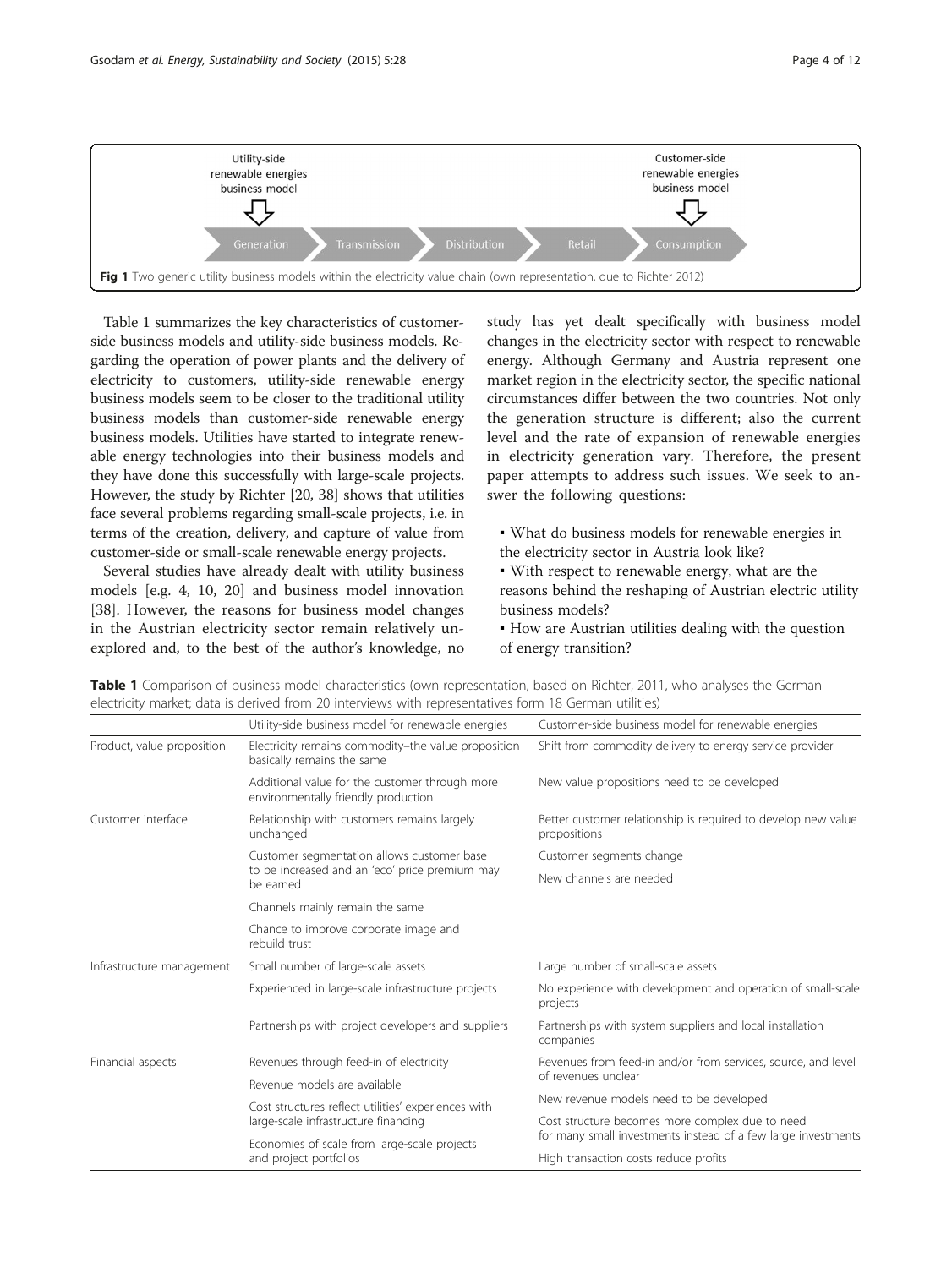The results of the research contribute to the discussion of business model literature by applying the business model concept on industry change processes in one specific branch in Austria. Furthermore, recommendations for policy makers in the field of electricity and utility managers are provided. Hereby, the existing discussion on business model literature is enlarged by showing different business models for renewable energies in the electricity sector in Austria. The results can help utilities in mastering the energy transition successfully, as the capability to innovate the business model is perceived to be important. The identification of reasons and drivers for developing new business models for electricity generation– based on renewable energies–supports policy makers to take targeted measures in order to increase the share of renewable energies in the national electricity mix.

The remainder of the paper is structured as follows: In the next section, we describe the methods used to analyze the case study data, and an explanation of the explorative research conducted in Austria is also presented. This is followed by presentation ('Results' section) and discussion of our results ('Discussion' section). The final section concludes the analysis and briefly comments on related limitations.

### Methods

The aim of the present research study is to relate realworld experiences from Austrian utilities to findings from previous studies on utilities' business models, as has already been done by Vorbach et al. [[37\]](#page-10-0) and Richter [[10, 20, 38](#page-10-0)] for German utilities. Thus, an explorative qualitative research strategy is applied; this means that case studies with multiple-case, holistic design were carried out during November 2013 and January 2014. The research process itself was carried out step by step: (a) selection of cases, (b) conducting of guided interviews, and (c) transcription and analysis. Cases were selected by means of theoretical sampling [\[39](#page-10-0)–[41\]](#page-10-0); this approach aims at covering as many different cases as possible. This means that in the present research project, cases were not selected primarily with a view to how representative they might be but rather in terms of whether they were likely to produce new insights or not [\[39](#page-10-0)]. In order to gain data for the case studies, five guided interviews were conducted: three of them with representatives from

Austrian utilities, one with a representative from a public institution, and one with a representative from a bottom-up initiative in Austria. Each organization/utility participating in the study represents one case; each case study consists of one interview and additional information (homepages, advertising material,…). During one interview, two persons from the same utility were interviewed simultaneously. This results in five interviews with six interviewees (see Table 2).

Each interview took place at a prearranged time. Except for one interview, which was conducted via telephone, all interviews were conducted face to face. Two of the faceto-face interviews were conducted at the company's headquarters and two of them at the University of Graz. Subsequently, the interviews were transcribed and analyzed by means of qualitative content analysis, as proposed by Mayring [\[42](#page-10-0)–[44](#page-11-0)]. In the first step, the recorded interviews were transcribed. Next, categories were generated for further processing the interview. The categories, e.g. development of the business model or perception of the energy transition, were derived inductively as well as deductively. Inductive coding means that the categories are based on and derived from the processed text; deductive coding means that the categories are created theory-driven [[40](#page-10-0), [45](#page-11-0)]. After the categories were defined, text passages, which are perceived to be important for answering the research questions, were color-coded and assigned to the appropriate category. Through this process, all meaningful quotes were assigned to the appropriate category and afterwards aggregated. In addition to the information gained via interviews, information available on homepages, etc. was also taken into consideration.

Table 2 provides an overview of the interviews. The interviews last between 43 and 86 min. All questions, documented in Additional file [1](#page-9-0), were posed to all interviewees. Due to the differentiation between large- and small-scale projects, the interviewees just answered the questions which fit to their projects. Regional utilities and the small local utilities refer to traditional electric utilities in Austria, which provide their customers with electricity. The bottom-up initiative tries to integrate citizens into the problem solving process by planning and offering citizens involvement projects. This company focuses on supporting electricity generation from renewable energy sources

Table 2 List of intenview partners (source: own representation)

| <b>TWATE</b> EDIT OF INTERVIEW POINTERS (SOUTCE: OWN TEPICSCHILICITY) |                  |                 |              |                      |  |
|-----------------------------------------------------------------------|------------------|-----------------|--------------|----------------------|--|
| Interview                                                             | Date             | <b>Duration</b> | Interviewees | Category             |  |
| Α                                                                     | 11 November 2013 | 55 min          |              | Bottom-up initiative |  |
| B                                                                     | 25 November 2013 | 43 min          |              | Public institution   |  |
|                                                                       | 27 November 2013 | 86 min          |              | Regional utility     |  |
| D                                                                     | 12 December 2013 | $71$ min        |              | Regional utility     |  |
| E.                                                                    | 22 January 2014  | $61$ min        |              | Small local utility  |  |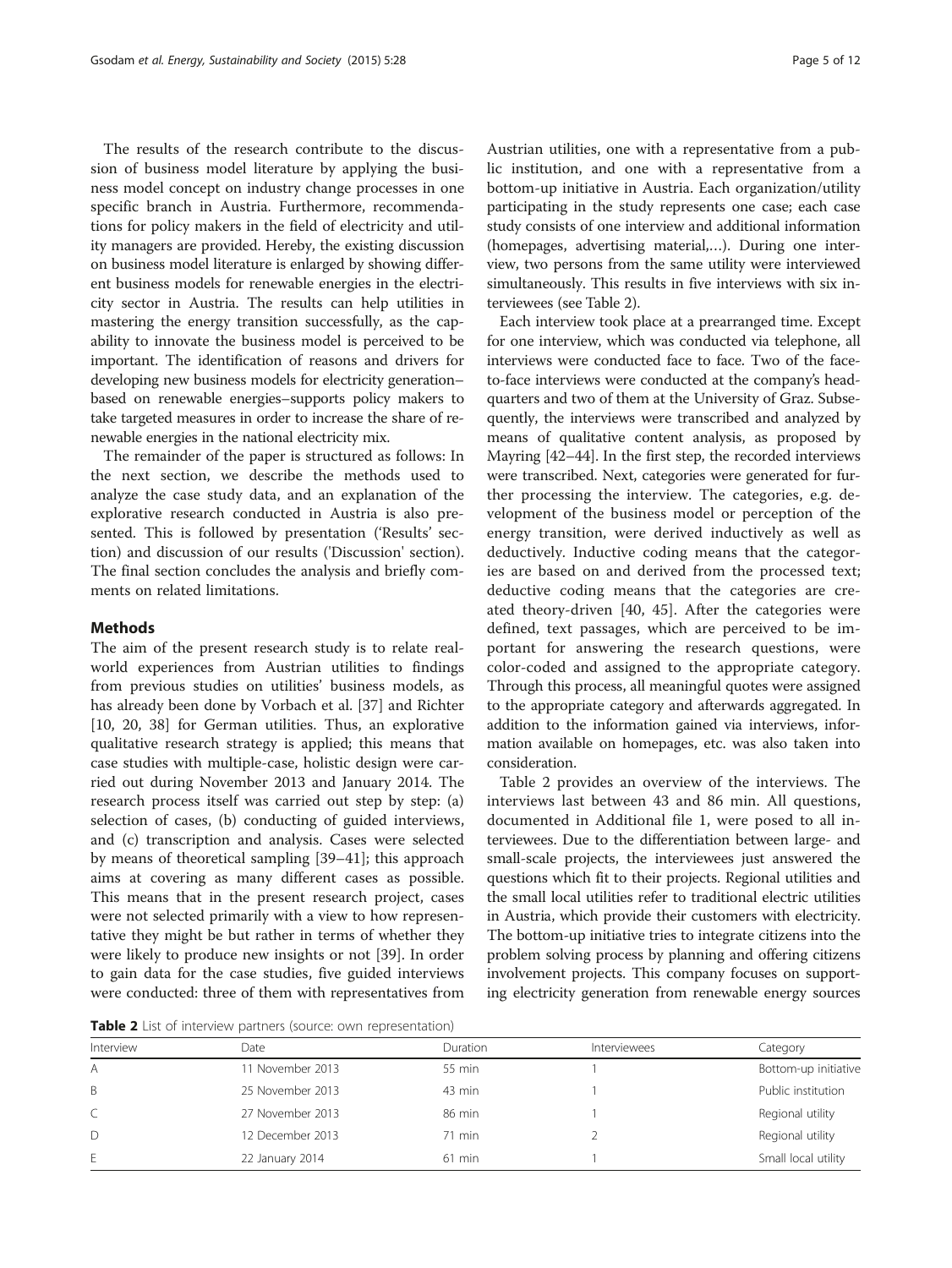among citizens and encourages them to participate in renewable energy projects. Due to the bottom-up participation of the citizens, a shared understanding and identification with the problem and the measures taken together can be created [\[46\]](#page-11-0). In order to receive also an independent opinion, one interview was conducted with a representative from a public institution, working in the field of electricity economics and consulting in Austria.

Questions for the interview guideline were developed theory-driven. Thus, the formulated questions are based on and derived from current scientific literature in the field of utility business model and renewable energy integration. The interview guideline is shown in Additional file [1](#page-9-0) and included the following key subjects:

- Objective target and expansion strategy for the business segment renewable energies
- Dealing with energy transition–reasons and drivers for developing new business models
- Business models–general information
- Business models for the business segment renewable energies–large-scale projects
- Business models for the business segment renewable energies–decentralized small-scale projects/customerside projects
- Closing the interview

#### Results

In this section the research findings are presented. First, we provide answers to questions concerning the nature of (new) business models for renewable energies in Austria. This is simultaneously the answer to the first research question. Next, we answer the second research question by considering the reasons and drivers behind the development of business models for renewable energies. Last, we deal with the utilities' perceptions of energy transition and thereby answer the third research question.

#### Business models for renewable energy in Austria

The business model description is based on the responses of the four utility representatives (Interviews C, D, E) and the representative of the bottom-up initiative (Interview A). With reference to the business model definitions of Richter [\[10](#page-10-0), [20\]](#page-10-0), large-scale projects in Austria may be said to include those ranging from a few megawatts (MW) to up to several hundred MW. The utilities operate hydropower plants, biomass plants, wind farms, and photovoltaic parks. The value proposition is based on the bulk generation of electricity which is then fed into the grid. Relationships with end customers cannot really be observed. The customer interface is at a business-to-business level and includes power purchase agreements. Key resources comprise renewable energy plants, which are usually smaller than conventional power plants, but are quite similar to conventional power plants regarding value creation. The revenue model reflects costs that arise from planning, construction, operation and maintenance, and revenues that arise from charging the customer for the amount of electricity delivered. A new tariff for green electricity can increase the revenues.

Decentralized small-scale projects range from a few kilowatts (kW) to several hundred kW. The Austrian utilities interviewed operate photovoltaic plants, their only small-scale application so far. Electricity is generated close to the point of consumption, e.g. directly on the roof of a private end customer or company. Thus, these projects are usually decentralized. The value proposition involves the support of customers in planning, constructing, and operating (sometimes also financing) individual electricity generation plants. The provision of energy services, such as energy saving contracting or plant contracting, can be used by utilities to extend the value proposition. Relationships with end customers are relatively strong since residential generation more or less demands that utilities act as a partner throughout the whole planning, construction, and operation process. The customer interface exists at a business to customer level and serves to improve communication with customers. Key resources comprise a large number of smallscale plants, in contrast to the small number of plants common in large-scale generation. The focus lies on a more widespread electricity generation. Revenues are generated by receiving payment from customers for the planning, construction, etc., of the electricity generation plant. Supplying the customer with additionally needed green electricity also contributes to revenues. When the utility owns the power plants, revenues are generated by the sale of electricity. Where energy services are provided by the utility, this can also increase revenues. Costs arise from planning, construction, maintenance, etc., of the electricity generation plant.

Table [3](#page-6-0) shows utility-side business model elements for renewable energy as well as customer-side business model elements for renewable energies. Business model elements are based on Osterwalder & Pigneur [[26\]](#page-10-0) and Osterwalder [\[29](#page-10-0)].

At this point, it can be concluded that utility-side renewable energy business models offer various advantages for utilities, whereas several problems remain for utilities concerning the implementation of decentralized smallscale renewable energy business models. According to Interview B, this is not surprising as the latter have only emerged quite recently and are not yet well developed. On the one hand, utilities with business models focusing on large-scale renewable energy projects do not need new value propositions and new revenue sources. Additionally, such large-scale projects offer various advantages for utilities, such as offering a green electricity tariff to customers,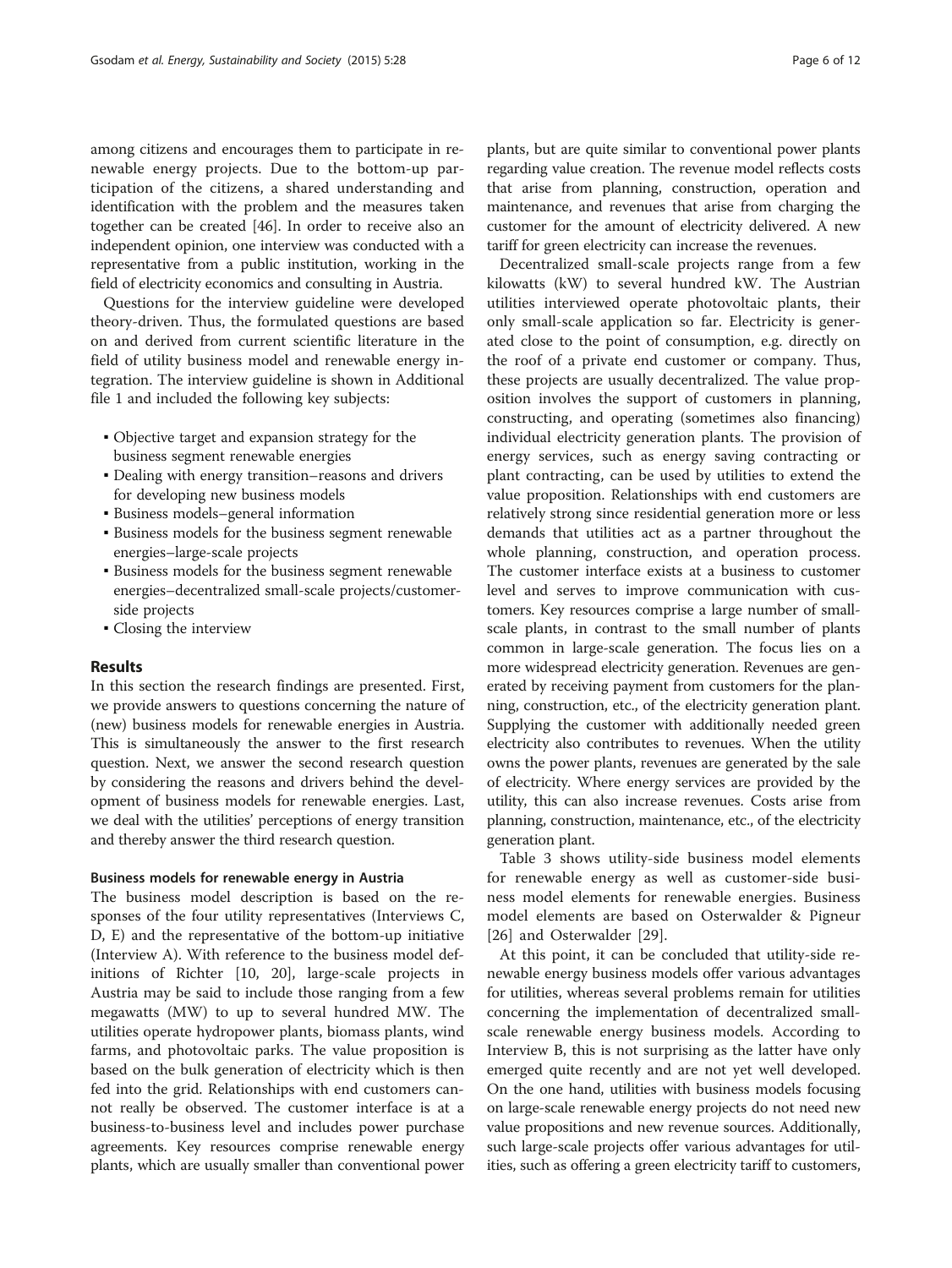<span id="page-6-0"></span>

|  | Table 3 Business model elements (source: own representation) |
|--|--------------------------------------------------------------|
|--|--------------------------------------------------------------|

|                            | Utility-side business model for renewable energies                                                                | Customer-side business model for renewable energies                                                        |  |
|----------------------------|-------------------------------------------------------------------------------------------------------------------|------------------------------------------------------------------------------------------------------------|--|
| Product, value proposition | Bulk generation of green electricity fed into the grid                                                            | Shift from traditional utility to energy service provider,<br>which extends the value proposition          |  |
|                            | Reliance on kWh sales                                                                                             |                                                                                                            |  |
|                            |                                                                                                                   | Does not rely on kWh sales                                                                                 |  |
|                            | Additional value for environmentally sensitive<br>customers                                                       | Support customers in planning, construction, operation,<br>and financing of PV plants                      |  |
|                            | Technology for electricity generation changes                                                                     | New ways for creating, delivering, and capturing values<br>are needed                                      |  |
| Customer interface         | No relationships with end customers                                                                               | Improved customer communication                                                                            |  |
|                            | Business to business relationships                                                                                | Business to customer relationships                                                                         |  |
|                            | Environmentally friendly electricity production as a                                                              | Utility as a partner for customers                                                                         |  |
|                            | marketing aid                                                                                                     | Use of renewable energy improves corporate image                                                           |  |
|                            | Use of renewable energy improves corporate image                                                                  | New customer segment (eco-conscious customers)                                                             |  |
|                            | New customer segment (eco-conscious customers)                                                                    |                                                                                                            |  |
| Infrastructure management  | Key resources: large-scale renewable energy plants                                                                | Key resources: small-scale decentralized PV plants                                                         |  |
|                            | Key activities: new technologies, utilities can try to                                                            | Key activities: manage, own, operate decentralized PV plants                                               |  |
|                            | cover the whole value chain or at least to expand<br>their activities in the value chain                          | Key partnerships: cooperation with suppliers, project developers,<br>or other utilities                    |  |
|                            | Key partnerships: cooperation with suppliers, project<br>developers, or other utilities, to share risks and costs |                                                                                                            |  |
| Financial aspects          | Costs: planning, construction, operation, maintenance                                                             | Costs: planning, construction, operation, maintenance                                                      |  |
|                            | Revenues: charging the customer for the amount of<br>electricity delivered                                        | Revenues: charging the customer for the planning, construction,<br>etc., of the PV plant                   |  |
|                            | New revenue sources: green electricity tariff, enhance<br>activity in the value chain                             | New revenue sources: supplying the customer with additional<br>green electricity, offering energy services |  |

kWh kilowatt hour

while the value proposition and revenue sources basically remain the same. On the other hand, utilities focusing on decentralized small-scale renewable energy projects may struggle to achieve a sufficient level of profitability and/or returns are likely to be below those experienced by traditional Austrian utilities. One utility is not active in the field of small-scale renewable energy projects at all (Interview D), which confirms the statement above. The reason for this is that the utility thinks that such small projects are a business with little value creation and nearly no returns. Furthermore, the representative argues that the competition in this small market is too intense: 'We are those who invest in huge assets. We are those who really invest and build something. Because of our investment capital, because we have the capital. And this is why we have left this to others. In this small business, primarily with households, you are exposed to competition. There are a lot of companies with 10 to 15 employees and they have other framework conditions and lower fixed costs than we have. And here we are not really able to keep up with the price of them.' (Interview D, p. 17, l. 641–646). The two interviewees of Interview D hold the opinion that their current business model is still highly depending on the subsidized feed-in tariff, especially regarding wind power plants.

Regarding photovoltaic plants, the two interviewees hold the opinion that two different business models will evolve over time. The first one would be the business model that is depending on the subsidized feed-in tariff and the second one would be the business model that focuses on private consumption of households or companies and direct marketing. The second business model is independent from subsidized feed-in tariffs. One interviewee says it in this way: 'In the future you have to think about other ways for generating revenues, beside subsidies. […] The sooner you start to develop a business model that is independent from this [subsidies], the better you will be in the longterm.' (Interview D, p. 11, l. 424–425).

## Reasons and drivers behind changes in current business models for renewable energies

Basically, the main reasons for changing current business models are related to the pressure from politicians and customers (Interviews A, C, E), the subsidized feedin tariff (Interviews A, D), the funding incentive from the government (Interview D), and the current situation on the financial market (Interview C). Politicians currently guide the development of renewable energies in accordance with prevailing laws, regulations, and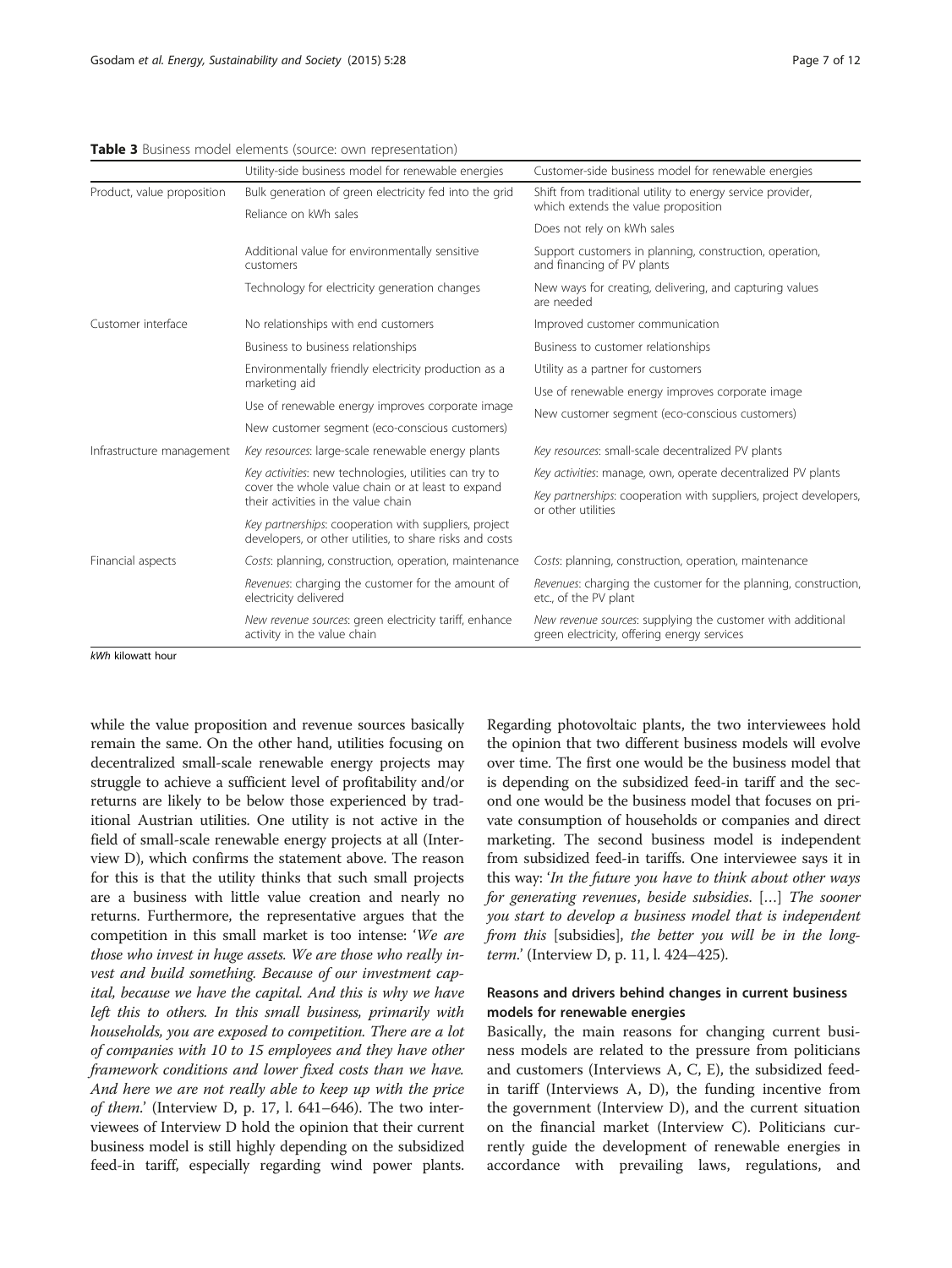guidelines, with the intention of increasing the share of renewable energies in the electricity generation mix (Interviews C, D). One interviewee expresses it in this way: 'And then we said "Okay, let's do it like this [focus on renewable energies and energy efficiency measures]". In the future we have to do it anyway because of the Energy Efficiency Directive and other laws. We position ourselves as a company which focuses on these topics.' (Interview C, pp. 5–6, l. 165–167). Furthermore, renewable energy projects, especially some citizen ownership projects, have often been implemented as part of various marketing strategies (Interviews B, C, D). Utilities are thus able to differentiate themselves from competitors and acquire new, eco-conscious customers (Interview B). One interviewee describes this very simple: 'Of course, renewable energies have to be integrated in the portfolio. […] It is good for the company's image if you also own and operate a wind farm, so that you can transport this topic to your customers in a plausible and authentic way.' (Interview D, pp. 10–11, l. 384–399).

The reasons stated by interviewees for adjustments to their business model tend to be mostly economic (Interviews A, B, D, E). The utilities are expecting changes in the national support scheme and an adjustment of the subsidized feed-in tariff (Interviews A, D). Clearly, a business model which did not need to rely on such subsidies would help avoid such constraints (Interview D). Other reasons stated for the adjustment of the business model relate to the use of new technologies in order to remain competitive in the future (Interviews B, C).

One utility representative sees the customer as a competitor and privately operated photovoltaic plants should not be underestimated. Therefore, utilities should think about changing their business models. This interviewee argues: 'And if that is so [that the amount of electricity delivered to the customer decreases], than each utility has to think about other things they can offer or do. And we are exactly in this process right now. So far we do not have an answer for that, but this is the challenge.' (Interview D, p. 19, l. 738–740). In order to deal with these and other considerations affecting the electricity sector, some utilities have in fact already begun to adopt policies entailing smart metering, energy efficiency measures, or e-mobility (Interviews B, C).

#### Dealing with the energy transition

Five interviewees (Interviews B, C, D, E) claim that new competitors and the so-called new renewable energies where, at the beginning, seen as threat to utilities. It took a few years until utilities realized that they are able to make a chance out of this threat and that they could benefit from the energy transition if they engage actively in this field (Interviews C, D, E). This was defined to be a learning process through which the utility had to go.

The utility had to learn that persistence in project development of large-scale projects is no longer needed. Instead, utilities have to be flexible and they have to react faster on new developments (Interview D). It appears that Austrian utilities are very optimistic and do not see renewable energies as a threat to their current business (Interviews C, D, E). This is largely due to the fact that they tend automatically to think of large-scale projects when talking about renewable energies. The interviewees hold the opinion that additional technologies are also necessary in order to cope with the high volatility of renewable energies and their supply dependency. For example, combinations with electricity generation plants that can be powered up quickly, such as combined cycle power plants, are one possibility of ensuring security of supply (Interviews C, D). Surprisingly, Austrian utilities do not expect changes in the electricity landscape to be as drastic as those necessary in other countries such as Germany (Interview C). The reasons for this are manifold: First, Austria has never made use of nuclear power. Second, large-scale hydropower has been common in Austria for more than 100 years. Thus, large-scale hydropower is seen as a traditional rather than as a disruptive form of technology (Interview D). Third, the share of renewable energies in gross domestic electricity production is about 60 %. This is already quite a significant amount. Nevertheless, Austrian utilities still see the necessity for engaging further in the field of renewable energy. They have started to implement small-scale renewable energy projects, offer energy services, and operate citizen ownership plants, to name but a few possibilities.

#### **Discussion**

Various studies [e.g. [1](#page-10-0), [47](#page-11-0)–[49](#page-11-0)] have come to the conclusion that renewable energies pose a threat to utilities and their current business model. In contrast, the utilities participating in the present study do not hold this view. The utilities are aware that they are affected by various changes and that they have to change their business model. The results indicate that at the beginning of the energy transition, the decision makers experienced a situation with a high degree of uncertainty since they had little or no experience with the new technology, new competitors, and new market dynamics. However, the utilities decided to become active in the field and to use the chance to gain experience with the new technologies. Technologies such as large-scale or small-scale hydropower or biomass–according to the utility representatives–had never been seen as a threat to their business model. The more than 100-year tradition of hydropower in Austria means that the technology has come to enjoy a significant position in electricity generation and that the utilities have had sufficient time to perfect their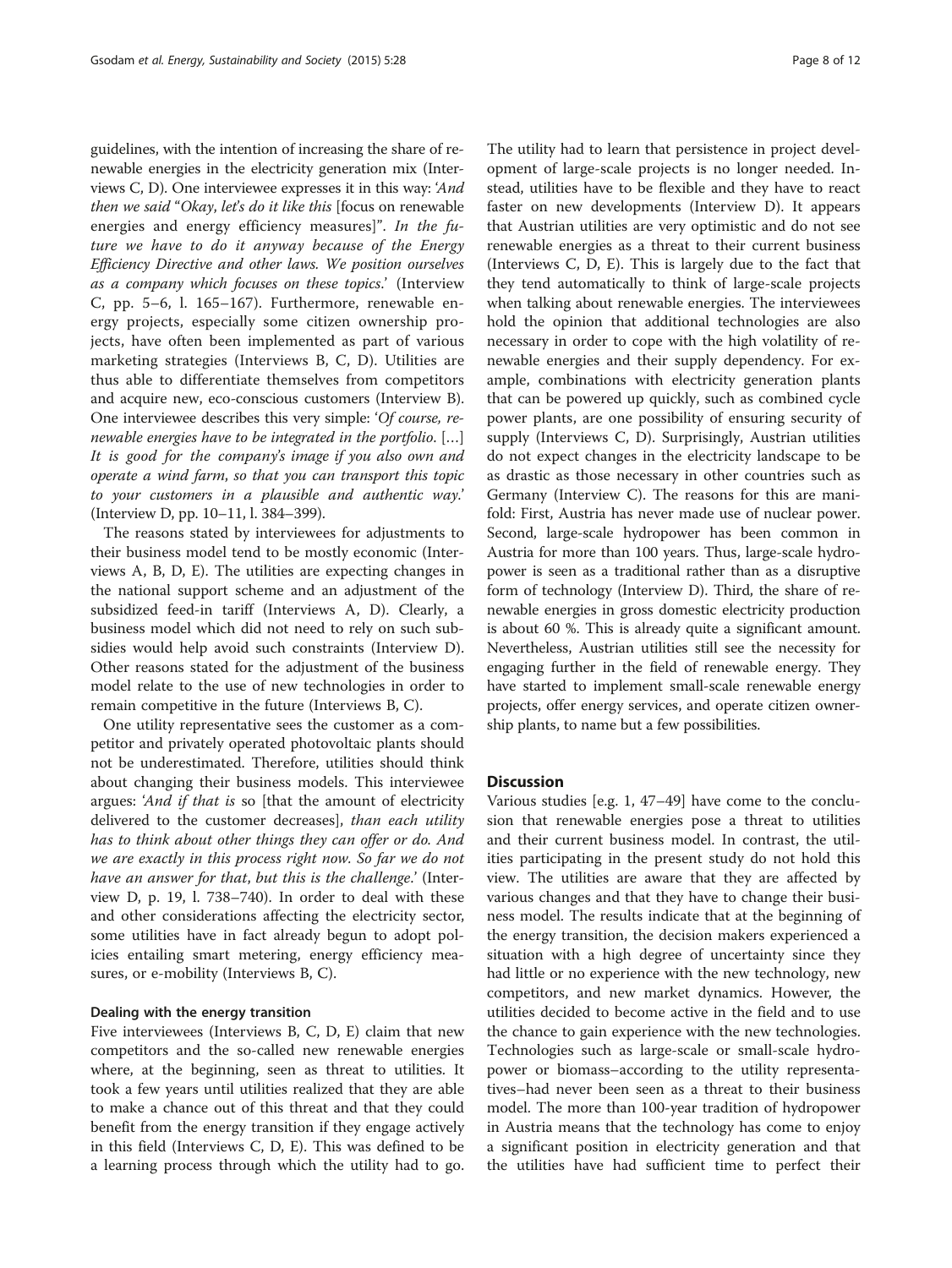operations. Even in Germany, where utilities lost significant market share to investors in renewable energy from outside the industry, Richter [[20\]](#page-10-0) found that utility managers do not see renewables as a threat to their business models. This is particularly true regarding large-scale utility-side renewable energies.

The findings in Table [3](#page-6-0) are similar to those presented in Table [1](#page-3-0). The similar results indicate that Austria and Germany are at the same level of development in energy transition concerning electricity generation based on renewable energies. However, energy transition appears to call for more drastic changes in Germany. Following the nuclear accident in Fukushima, Japan, a political discussion was initiated in Germany which resulted in an immediate shut down of eight older nuclear power plants. In addition, the need for closure of the remaining nuclear power plants by 2022 was also confirmed. The phasing out of nuclear power in Germany means that new alternatives have to be found quickly. Renewable energies seem to fit the bill. At the same time, existing fossil backup power plants are not to be expanded in an attempt to replace nuclear power plants. In Austria, in contrast, such drastic changes are not necessary as the country has never made any use of nuclear power.

The interviews show that the utilities participating in the study, as well as the bottom-up initiative, are active in large-scale renewable energy projects. Only two utilities are active in decentralized small-scale renewable energy projects, whereby for at least one utility this is only due to marketing or image considerations and no real potential in the field is expected. Thus, it is evident that utilities have problems creating, delivering, and capturing value from decentralized small-scale renewable energy projects. Large-scale renewable energy projects are not seen as disruptive by the interviewees, whereas small-scale renewable energy projects are. The disruptive character of decentralized projects is also confirmed by Christensen and Bower [[50\]](#page-11-0), who focused in their research on the disruptive character of innovations in various industries. Chesbrough [[51\]](#page-11-0) argues that it is not the technology itself which is the problem (this is already widely available for decentralized small-scale projects) but rather, as Richter [[10\]](#page-10-0) argues, that the problem lies in the fact that the technology requires a completely new value proposition and revenue model compared to traditional utility business models. There are various reasons why dominant companies fail to develop business models so as to incorporate disruptive technologies. One reason is that managers have problems developing models with which they are unfamiliar and where the potential strengths and weaknesses of new models are not clear. Nevertheless, business models are subject to continuous change and present success does not automatically imply future success [\[51](#page-11-0)]. Additionally, managers tend to exhibit mental barriers or blinkers regarding new business models, particularly as long as the current business model continues to be profitable. This often results in insufficient resources being allocated to the development of new business models [\[52](#page-11-0)]. Another reason is related to the 'business model innovation leadership gap' [[51](#page-11-0), p. 16], i.e. the fact that '…no one person in the organization gap has the authority and the capability to innovate the business model' [\[51:](#page-11-0) p. 16]. No single individual has clear responsibility for such innovation [\[51\]](#page-11-0).

As already discussed, a sustainable electricity system requires decentralized electricity generation based on renewable energies, smart grids, new storage technologies, energy efficiency, and more active customers [[35\]](#page-10-0). To meet these criteria, first, electricity generation plants should be based on renewable energies and not on fossil fuels or nuclear power. This is partly the case in Austria, as no use has ever been made of nuclear power and the interviewees confirm that utilities are committed to renewable energies. Nevertheless, there are still electricity generation plants based on fossil fuels so the criterion is not fully met. Second, new storage technologies are not yet available on the market and further research is needed to develop them. Smart grids are being tested in model regions in Austria at the moment, e.g. in Salzburg [[53\]](#page-11-0). This means that smart grids are not yet available throughout the country. Thus, it can be concluded that once again, the criterion is only partly met. Third, utilities are trying to integrate energy-efficient solutions as well as customer demands into their business models. However, the interviews reveal that utilities are at the very beginning of the process and that more effort is needed to innovate the business model successfully. Once again, the criterion is only partly fulfilled. All this in combination reveals that Austria is well on its way to developing a sustainable electricity system for the future. This could be supplemented by business model innovation in every step of the electricity value chain. In addition, in this context it should be noted that the interviewees think that politicians and the government play a key role in fostering the development towards business models based on renewable energies. Therefore, politicians and the government together must provide innovative impulses in order to support and to advance the current development towards electricity generation based on renewable energies.

As the existing literature and the interviews show, utilities continue to operate their conventional power plants while at the same time becoming active in the field of large-scale renewable energy. Hence, it can be concluded that utilities have attained a position of 'organizational ambidexterity'. Organizational ambidexterity is defined as '…the ability of a firm to simultaneously explore and exploit' [\[54](#page-11-0), p. 185] or as '…an organization's ability to be aligned and efficient in its management of today's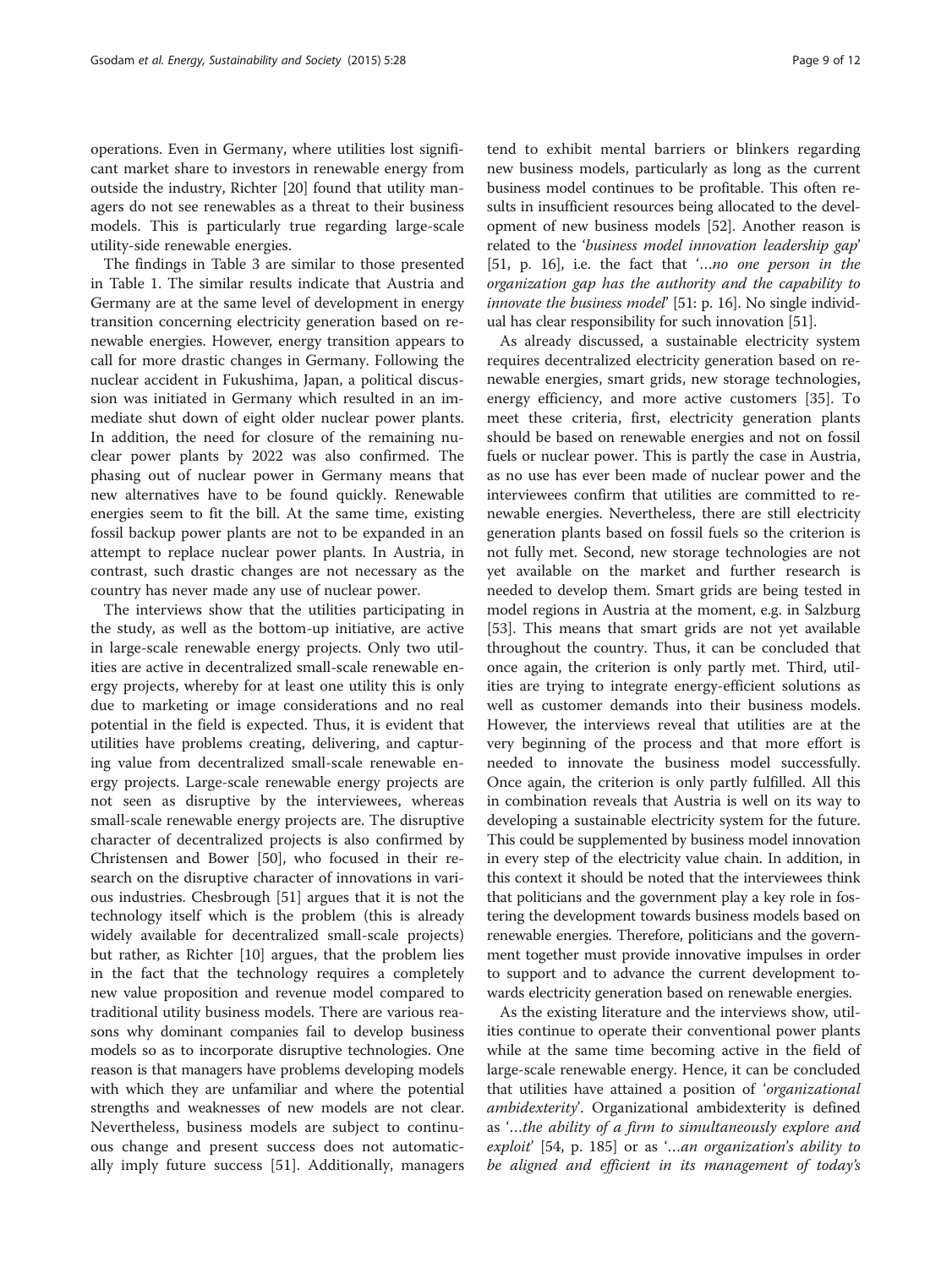## <span id="page-9-0"></span>business demands while simultaneously being adaptive to changes in the environment' [\[55,](#page-11-0) p. 375].

Regarding the potential costs of the energy transition, the results of the interview with the representative of the public institution (Interview B) confirm the results garnered from recent publications. The interviewee claims that every change and adaptation of the electricity generation system requires substantial investments and creates costs. But if the utility is able to cope with the transformation successfully and if mismanagement is avoided, the interviewee believes that utilities will be able to cope with the ensuing costs, i.e. the costs are not expected to be so excessive that a sustainable electricity system will be prevented. A recently published study by the Fraunhofer IWES [[56](#page-11-0)] shows that successful financing of the energy transition is possible even under highly conservative assumptions, for example, ignoring the impact of increasing fuel prices or the cost of damage caused related to  $CO<sub>2</sub>$  emissions. In assessing the value of the required investment in new capital-intensive technologies, it is important that avoided fossil fuel costs be taken into account. It may then be possible for a new electricity supply system to be based on wind and solar energy, which will cover the demand in the electricity, transport, and heating. The higher the time horizon considered, the higher the expected returns will be, since future investments in the repowering of renewable energy plants will only account for a small part of the avoided costs for fossil fuels [\[56](#page-11-0)]. Widely dispersed photovoltaic generation is also a topic where the cost issue plays a central role, as utilities claim that generation costs are too high and photovoltaic remains uncompetitive with respect to conventional energy [\[49](#page-11-0)]. Robertson and Cliburn [[57](#page-11-0)] argue that investments in distributed photovoltaic '... can be economically attractive, even at today's PV prices. No technical or research breakthroughs are required. What is required is new thinking in both organizational capability and business model innovation in both the utility industry and the solar industry' [\[57,](#page-11-0) pp. 5–6].

### Conclusions

Prior work has documented the ongoing changes within the electricity-producing sector as a result of the EU's 20-20-20 target, the ongoing energy transition, and changing customer demands. However, to the best of the authors' knowledge, no study has yet analyzed how or whether such changes influence Austrian utilities. In this study the change of utilities' business models is revealed in the form of responses gathered in interviews undertaken with leading utility representatives, a bottom-up initiative, and a public institution. The results show that Austrian utilities are active in the field of electricity generation based on renewable energies and that they could be more active with respect to decentralized small-scale

or customer-side renewable energy business models. New business models need to be developed, particularly in these latter fields. The results presented here contribute to the discussion in the business model literature by applying the business model concept on change processes to one specific branch in Austria. These findings can help utilities in mastering energy transition successfully. The capability to innovate the business model is believed to be important in meeting the challenges of energy transition. The reasons and drivers behind changes in current business models for renewable electricity generation were also identified. Politicians were named by the interviewees as one of the most important drivers of change. This shows that according to the interview partners, politicians have a great responsibility to guide the development in the right direction. This supports policy makers attempting to target the measures needed to increase the share of renewable energies in the national electricity mix. However, the peculiarities of the Austrian electricity market compared to other European countries need to be taken into account when interpreting the results. As already discussed, nuclear power has never been used in Austria, large-scale hydropower is a traditional source of energy, and the share of renewable energies in the national electricity mix is quite high. Additionally, only one big transmission grid operator exists and Austrian utilities are of medium size compared to other European countries, where the tendency is for utilities to operate single power plants of large capacity. The methodological limitations of this study open up several future research issues. Based on the results gained in this explorative study, a quantitative research design could be used to gain data on the utilities' business models. This might also increase the reliability of the results and help overcome some of the limitations present in explorative research design. Content wise, future work could also focus more intensively on the international dimension of electricity production, e.g. on how international changes influence electricity production and consumption or on the impact of electricity imports and exports on a small country like Austria. In addition, a deeper investigation of the small and decentralized business models and their contribution to overall electricity production would also be of interest since this would help us gain clarity concerning the numerous individual initiatives and forms of investment activity involved. Future studies could also investigate how Austria implemented EU directives focusing on renewable energies and how that influenced the attitude of companies vis-a-vis the energy transition.

#### Additional file

[Additional file 1:](http://www.energsustainsoc.com/content/supplementary/s13705-015-0056-6-s1.pdf) Interview Guideline (PDF 231 kb)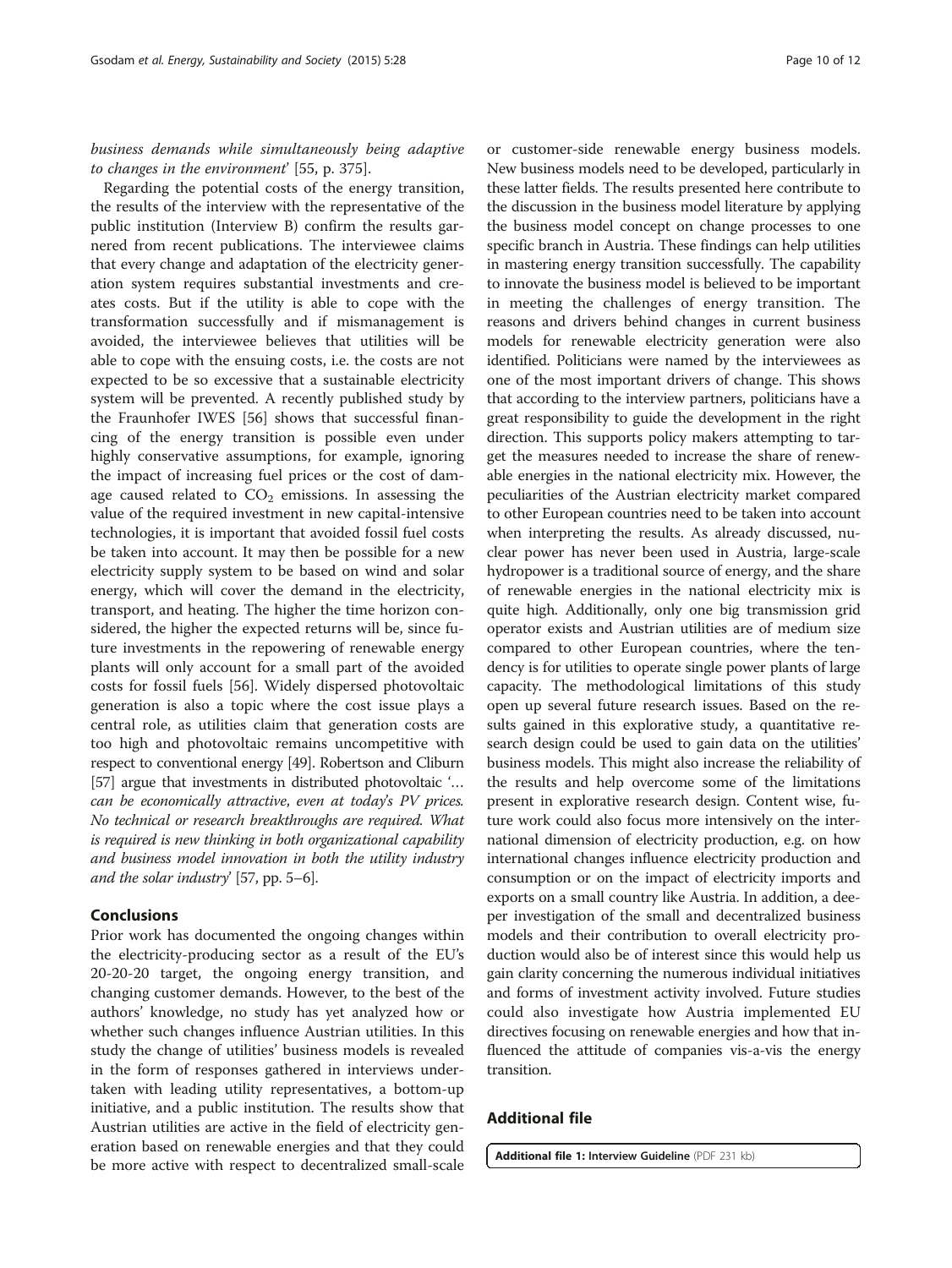#### <span id="page-10-0"></span>Competing interests

The authors declare that they have no competing interests.

#### Authors' contributions

PG, RR, and RB have been involved in designing the study and have done the case study selection. PG conducted and analyzed the interviews. Additionally, she has been involved in drafting the manuscript and formulated first results. RR and RB contributed substantially to the discussion. RR has been responsible for drawing conclusions. All authors read and approved the final manuscript.

#### Acknowledgments

We would like to thank all interview partners for sharing their expertise with us. Furthermore, we are grateful for the feedback of two anonymous reviewers; their comments helped us a lot in improving the quality of this paper.

#### Author details

<sup>1</sup>Institute of Electricity Economics and Energy Innovation, Graz University of Technology, Inffeldgasse 18, 8010 Graz, Austria. <sup>2</sup>Institute of Systems Sciences, Innovation and Sustainability Research (ISIS), University of Graz, Merangasse 18/1, 8010 Graz, Austria.

#### Received: 2 December 2014 Accepted: 18 August 2015 Published online: 09 September 2015

#### References

- 1. Klose F, Kofluk M, Lehrke S, Rubner H (2010) Toward a distributed-power world. Renewables and smart grids will reshape the energy sector. The Boston Consulting Group Report
- 2. Akorede MF, Hizam H, Pouresmaeil E (2010) Distributed energy resources and benefits to the environment. Renew Sust Energ Rev 14(2):724–734
- 3. Directive 2009/28/EC of the European Parliament and of the Council of 23 April 2009 on the promotion of the use of energy from renewable sources and amending and subsequently repealing Directives 2001/77/EC and 2003/30/EC (text with EEA relevance)
- 4. Marko WA (2014) Small-scale, big impact–utilities' new business models for "Energiewende". Die Unternehmung–Swiss J of Bus Res and Practice 3(68):201–220
- 5. Schneidewind U, Scheck H (2012) Zur Transformation des Energiesektors–ein Blick aus der Perspektive der Transition-Forschung. In: Servatius H-G, Schneidewind U, Rohlfing D (eds) Smart Energy. Springer, Berlin Heidelberg, pp 45–60
- 6. Umweltbundesamt (2013) Umweltbundesamt: Energien der Zukunft. [http://www.umweltbundesamt.at/umweltsituation/energie/energietraeger/](http://www.umweltbundesamt.at/umweltsituation/energie/energietraeger/erneuerbareenergie/) [erneuerbareenergie/](http://www.umweltbundesamt.at/umweltsituation/energie/energietraeger/erneuerbareenergie/). Accessed 9 Sept 2014
- 7. Omer AM (2008) Green energies and the environment. Renew Sust Energ Rev 12(7):1789–1821
- 8. Frei CW (2008) What if…? Utility vision 2020. Energ Policy 36(10):3640–3645 9. Small F, Frantzis L (2010) The 21st century electric utility. Positioning for a low-carbon future. Ceres Report, Boston
- 10. Richter M (2011) Business model innovation for sustainable energy: German utilities and renewable energy. Centre for Sustainability Management, Leuphana Universitaet Lueneburg. [http://www2.leuphana.de/umanagement/csm/content/](http://www2.leuphana.de/umanagement/csm/content/nama/downloads/download_publikationen/Richter_Business%20Model%20Innovation%20for%20Sustainable%20Energy%20German%20Utilities%20and%20Renewabe%20Ene.pdf) [nama/downloads/download\\_publikationen/Richter\\_Business%20Model%20](http://www2.leuphana.de/umanagement/csm/content/nama/downloads/download_publikationen/Richter_Business%20Model%20Innovation%20for%20Sustainable%20Energy%20German%20Utilities%20and%20Renewabe%20Ene.pdf) [Innovation%20for%20Sustainable%20Energy%20German%20Utilities%20and](http://www2.leuphana.de/umanagement/csm/content/nama/downloads/download_publikationen/Richter_Business%20Model%20Innovation%20for%20Sustainable%20Energy%20German%20Utilities%20and%20Renewabe%20Ene.pdf) [%20Renewabe%20Ene.pdf.](http://www2.leuphana.de/umanagement/csm/content/nama/downloads/download_publikationen/Richter_Business%20Model%20Innovation%20for%20Sustainable%20Energy%20German%20Utilities%20and%20Renewabe%20Ene.pdf) Accessed 14 Aug 2014
- 11. European Commission (EC) (2011) Europe 2020–EU-wide headline targets for economic growth–European Commission. [http://ec.europa.eu/](http://ec.europa.eu/europe2020/targets/eu-targets/) [europe2020/targets/eu-targets/.](http://ec.europa.eu/europe2020/targets/eu-targets/) Accessed 12 Aug 2014
- 12. Directive 2012/27/EU of the European Parliament and of the Council of 25 October 2012 on energy efficiency, amending Directives 2009/125/EC and 2010/30/EU and repealing Directives 2004/8/EC and 2006/32/EC (text with EEA relevance)
- 13. European Commission (EC). (2014). The EU climate and energy package–European Commission.<http://ec.europa.eu/clima/policies/package/>. Accessed 12 Aug 2014
- 14. Biermayr P (2013) Erneuerbare Energie in Zahlen–Die Entwicklung erneuerbarer Energie in Österreich im Jahr 2011. BMLFUW, Wien. [http://](http://www.energieklima.at/fileadmin/user_upload/pdf/Zahlen_Daten/Erneuerbare_Energie_in_Zahlen_2011.pdf) [www.energieklima.at/fileadmin/user\\_upload/pdf/Zahlen\\_Daten/](http://www.energieklima.at/fileadmin/user_upload/pdf/Zahlen_Daten/Erneuerbare_Energie_in_Zahlen_2011.pdf) [Erneuerbare\\_Energie\\_in\\_Zahlen\\_2011.pdf.](http://www.energieklima.at/fileadmin/user_upload/pdf/Zahlen_Daten/Erneuerbare_Energie_in_Zahlen_2011.pdf) Accessed 19 Mar 2014
- 15. Biermayr P (2013) Erneuerbare Energien in Zahlen–Die Entwicklung erneuerbarer Energie in Österreich im Jahr 2012. BMLFUW, Wien. [http://](http://www.bmlfuw.gv.at/publikationen/umwelt/energie/energie_zahlen_2012.html)

[www.bmlfuw.gv.at/publikationen/umwelt/energie/energie\\_zahlen\\_2012.html](http://www.bmlfuw.gv.at/publikationen/umwelt/energie/energie_zahlen_2012.html). Accessed 3 Nov 2014

- 16. Pöyry (2008) Wasserkraftpotentialstudie Österreich, Studie im Auftrag des VEÖ. [http://www.kleinwasserkraft.at/sites/default/files/050508\\_p\\_yry\\_wasserkraft](http://www.kleinwasserkraft.at/sites/default/files/050508_p_yry_wasserkraftpotentialstudie_kurzfassung.pdf) [potentialstudie\\_kurzfassung.pdf.](http://www.kleinwasserkraft.at/sites/default/files/050508_p_yry_wasserkraftpotentialstudie_kurzfassung.pdf) Accessed 11 Aug 2015
- 17. Energie-Control GH (2010) Die Versorgungssicherheit am oesterreichischen Strommarkt bis 2018. Monitoring Report, Vienna
- 18. BMWFJ (Bundesministerium fuer Wirtschaft, Familie und Jugend) (2013) Energiestatus Österreich 2013. [http://www.bmwfw.gv.at/EnergieUndBergbau/](http://www.bmwfw.gv.at/EnergieUndBergbau/Energieeffizienz/PublishingImages/Energiestatus%202013.pdf) [Energieeffizienz/PublishingImages/Energiestatus%202013.pdf](http://www.bmwfw.gv.at/EnergieUndBergbau/Energieeffizienz/PublishingImages/Energiestatus%202013.pdf). Accessed 3 Nov 2014
- 19. Valocchi M, Juliano J, Schurr A (2010) Switching perspectives. Creating new business models for a changing world of energy. IBM Institute for Business Value Publication
- 20. Richter M (2012) Utilities' business models for renewable energy: a review. Renew Sust Energ Rev 16(5):2483–2493
- 21. Nair S, Paulose H (2014) Emergence of green business models: the case of algae biofuel for aviation. Energ Policy 65:175–184
- 22. Directive 2003/54/EC of the European Parliament and of the Council of 26 June 2003 concerning common rules for the internal market in electricity and repealing Directive 96/92/EC–statements made with regard to decommissioning and waste management activities
- 23. Raschauer B (2006) Energierecht. Springer, Vienna
- 24. Österreichs Energie (2014) Österreichs Energie–Liberalisierung des österreichischen Strommarktes. [http://oesterreichsenergie.at/branche/entwicklung-der](http://oesterreichsenergie.at/branche/entwicklung-der-oesterr-e-wirtschaft/liberalisierung-des-oesterreichischen-strommarktes.html)[oesterr-e-wirtschaft/liberalisierung-des-oesterreichischen-strommarktes.html.](http://oesterreichsenergie.at/branche/entwicklung-der-oesterr-e-wirtschaft/liberalisierung-des-oesterreichischen-strommarktes.html) Accessed 19 Nov 2014
- 25. Osterwalder A, Pigneur Y, Tucci C (2005) Clarifying business models: origins, present and future of the concept. Working Paper. CAIS: Communications of the Association for Information Systems
- 26. Osterwalder A, Pigneur Y (2010) Business model generation. Wiley, New Jersey
- 27. Ballon P (2007) Business modelling revisited: the configuration of control and value. J Policy, Regul Strateg Telecommun, Inf Media 9(5):6–19
- 28. Johnson MW (2010) Seizing the white space. Business model innovation for transformative growth and renewal. Harvard Business School Publishing, Boston
- 29. Osterwalder A (2004) The business model ontology. A proposition in a design science approach. Dissertation, Lausanne, Switzerland: University of Lausanne.
- 30. Sommer A (2012) Managing green business model transformations. In: Herrmann C, Kara S (eds) Sustainable production, life cycle engineering and management. Springer, Berlin Heidelberg
- 31. Geels FW (2002) Technological transitions as evolutionary reconfiguration processes: a multi-level perspective and a case-study. Res Policy 31:1257–1274
- 32. Geels FW (2005) Processes and patterns in transitions and system innovations: refining the co-evolutionary multi-level perspective. Technol Forecast Soc 72:681–696
- 33. Tukker A, Butter M (2007) Governance of sustainable transitions: about the 4(0) ways to change the world. J Clean Prod 15:94–103
- 34. IPPC (Intergovernmental Panel on Climate Change) (2007) IPPC fourth assessment synthesis report. Cambridge University Press, Cambridge
- 35. Servatius H-G (2012) Wandel zu einem nachhaltigen Energiesystem mit neuen Geschaeftsmodellen. In: Servatius H-G, Schneidewind U, Rohlfing D (eds) Smart energy). Springer, Berlin Heidelberg, pp 3–43
- 36. Cardenas JA, Gemoets L, Ablanedo Rosas JH, Sarfi R (2014) A literature survey on smart grid distribution: an analytical approach. J Clean Prod 65:202–216
- 37. Vorbach S, Mueller C, Marko WA (2015) Geschaeftsmodellinnovation in der Energiebranche: Neue Moeglichkeiten bei dezentraler Energieerzeugung. In Biedermann H, Vorbach S, Posch W (eds) Innovation und Nachhaltigkeit. Strategisch-operatives Energie- und Ressourcenmanagement, Rainer Hampp Verlag, Muenchen und Mering, pp 70–82
- 38. Richter M (2013) German utilities and distributed PV: how to overcome barriers to business model innovation. Renew Energ 55(2013):456–466
- 39. Eisenhardt KM, Graebner ME (2007) Theory building from cases: opportunities and challengers. Acad Manage J 50(1):25–32
- 40. Strauss A, Corbin J (2005) Basics of qualitative research: techniques and procedures for developing grounded theory. 2nd edition. Sage, Thousand Oaks, Calif. [i.a.]
- 41. Yin RK (2009) Case study research: design and methods. 4th edition. Sage, Los Angeles, Calif. [i.a.]
- 42. Mayring P (1989) Qualitative Inhaltsanalyse. In: Juettemann G (ed) Qualitative Forschung in der Psychologie. Asanger, Heidelberg, pp 187–211
- 43. Mayring P (1993) Qualitative Inhaltsanalyse. Grundlagen und Techniken, Deutscher Studien Verlag, Weinheim